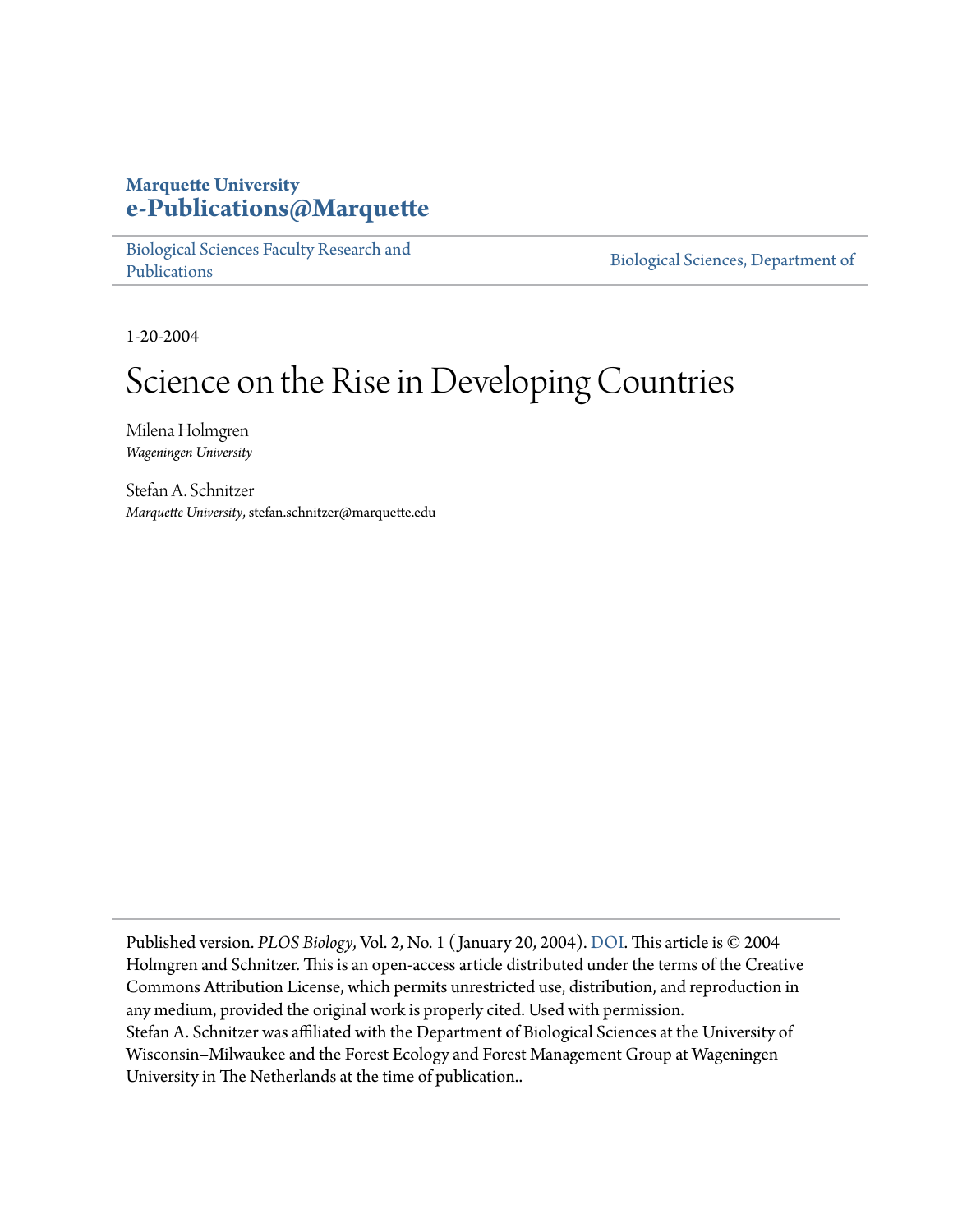#### **Essay**

# **Science on the Rise in Developing Countries**

#### **Milena Holmgren\* and Stefan A. Schnitzer**

ofi Annan, the Secretary-<br>General of the United Nate<br>to the clear inequalities in science General of the United Nations, recently called attention to the clear inequalities in science between developing and developed countries and to the challenges of building bridges across these gaps that should bring the United Nations and the world scientific community closer to each other (Annan 2003). Mr. Annan stressed the importance of reducing the inequalities in science between developed and developing countries, asserting that "This

*North America and Europe clearly dominate*  **the number of scientific** *publications produced annually.*

unbalanced distribution of scientific activity generates serious problems not only for the scientific community in the developing countries, but for development itself." Indeed, Mr. Annan's sentiments have also been echoed recently by several scientists, who present overwhelming evidence for the disparity in scientific output between the developing and already developed countries (Gibbs 1995; May 1997; Goldemberg 1998; Riddoch 2000). For example, recent United Nations Educational, Scientific, and Cultural Organization (UNESCO) estimates (UNESCO 2001) indicate that, in 1997, the developed countries accounted for some 84% of the global investment in scientific research and development, had approximately 72% of the world researchers, and produced approximately  $88\%$  of all scientific and technical publications registered by the Science Citation Index (SCI). North America and Europe clearly dominate the number of scientific publications

produced annually, with 36.6% and 37.5%, respectively, worldwide (UNESCO 2001).

It is rather obvious that richer countries are able to invest more

Copyright: © 2004 Holmgren and Schnitzer. This is an open-access article distributed under the terms of the Creative Commons Attribution License, which permits unrestricted use, distribution, and reproduction in any medium, provided the original work is properly cited.

Abbreviations: GDP, gross domestic product; ISI, Institute for Scientific Information; RICYT, Red Iberoamericana de Indicadores de Ciencia y Tecnología; SCI, Science Citation Index; UNESCO, United Nations Educational, Scientific, and Cultural Organization

Milena Holmgren is a Research Scientist for the Forest Ecology and Forest Management Group at Wageningen University in The Netherlands. Stefan A. Schnitzer is an Assistant Professor in the Department of Biological Sciences at the University of Wisconsin–Milwaukee in the United States of America and also works with the Forest Ecology and Forest Management Group at Wageningen University in The Netherlands.

\*To whom correspondence should be addressed. E-mail: Milena.Holmgren@wur.nl

DOI: 10.1371/journal.pbio.0020001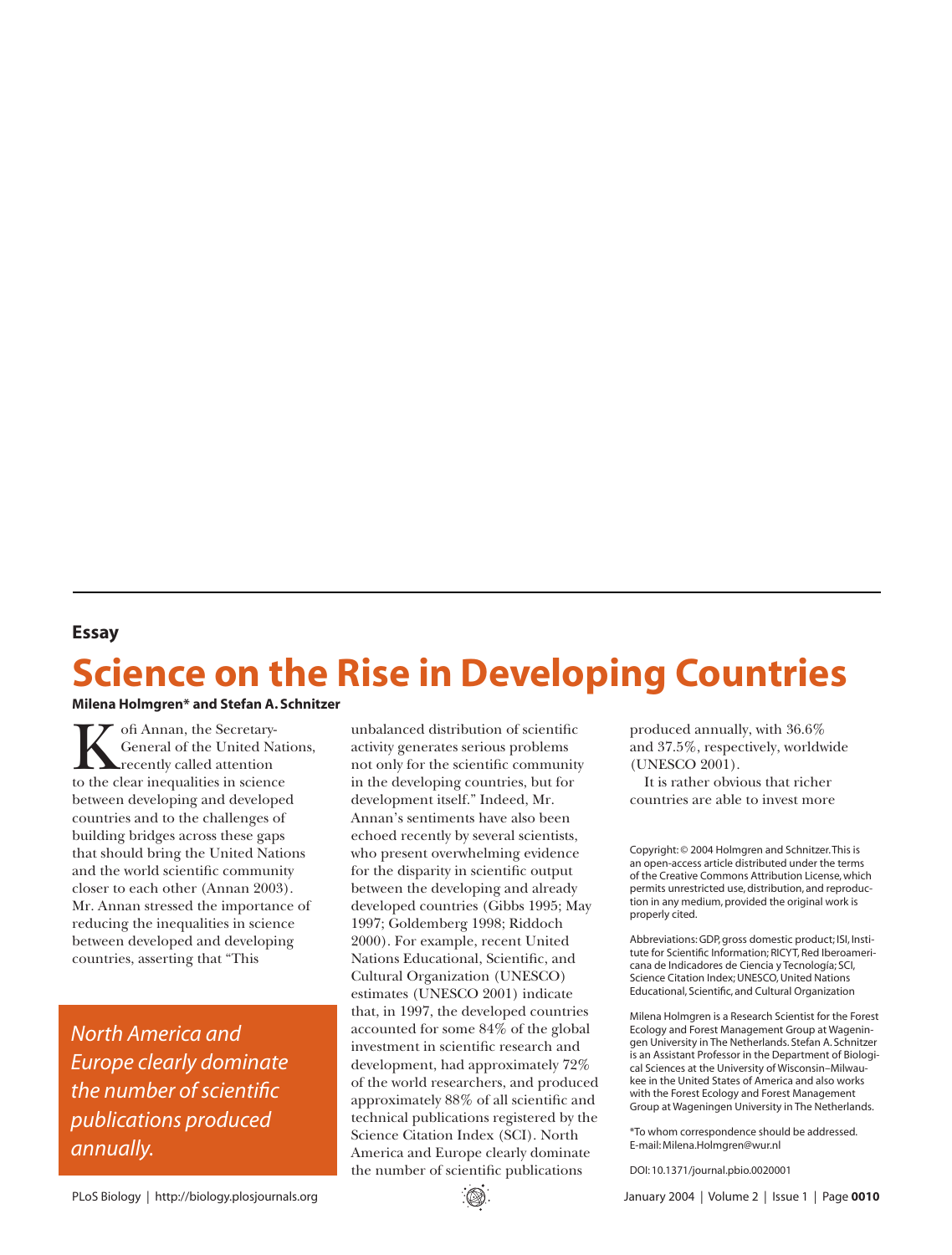

Figure 1. Relative Increase in Scientific Publications in the

Americas This figure shows the relative increase in publication in the Americas measured as the proportional change  $(\%)$ in the number of SCI publications compared with the number of publications in 1990 (RICYT 2002).

resources in science and therefore account for the largest number of publications. It is also likely that there is a statistical bias on the part of the SCI as a bibliometric database, since it represents North American and European publications far better than those of the rest of the world (Gibbs 1995; May 1997; Alonso and Fernández-Juricic 2001; Vohora and Vohora 2001). But is the disparity in scientific contributions between the developed and developing worlds actually remaining unchanged or even increasing, as Mr. Annan has implied? A closer look at the trends over the last decade reveals important advances in developing countries. For example, Latin America and China, although representing, respectively, only 1.8% and  $2\%$  of scientific publications worldwide, have increased the number of their publications between 1990 and 1997 by 36% and 70%, respectively, which is a much higher percentage than the increments reached by Europe  $(10\%)$  and industrial Asia  $(26\%).$ The percentage of global scientific publications from North America actually decreased by 8% over the same period (UNESCO 2001).

#### **Publishing Trends in the Americas**

Using the SCI databases produced by the Institute for Scientific Information (ISI), as well as data compiled by the Red Iberoamericana de Indicadores de Ciencia y Tecnología (RICYT), we examined the differences in

the number and proportion of scientific publications between the developed world and the developing world from 1990 until 2000, focusing on the Americas as a case study. Not surprisingly, there was a huge disparity in the number of publications from 1990 until 2000, with the United States contributing the lion's share (84.2%), followed by Canada (10.35%). Latin America as a whole contributed only 5.45% to the total number of scientific publications in these ten years (RICYT 2002).

The total number of publications, however, is not necessarily the best measure for assessing scientific productivity or technical advances (May 1997). More relevant measurements for these factors include the proportional change in the number of publications and the total number of publications when corrected for investment in research and development (May 1997). The proportional change in the number of publications, using 1990 as a comparison, revealed that scientific publishing in Latin America increased the most rapidly in the Americas, far outpacing the United States and Canada (Figure 1). Further analyses, correcting the number of overall publications for the 5 amount of money Publications per R&D million dollars invested in research  $\overline{A}$ and development for each region, also show  $\overline{3}$ that, in contrast to both Canada and United States, the trend in  $\overline{2}$ Latin America has been an increase in relative  $\overline{1}$ output throughout the 1990s (Figure  $\overline{0}$ 2). Moreover, when taking into account the amount of research money available to researchers, Latin America actually outpublished the United

the year 2000 (Figure 2). Although the cost of research is undoubtedly cheaper in the developing world due to relatively low researcher salaries, overhead and other work standards, these factors do not explain the substantial increase in the number of publications per amount of money allocated to research and development in Latin America, particularly from 1995 until 2000 (Figure 2).

Other relative indicators of scientific productivity, such as the number of publications picked up by the SCI in relation to the number of scientists in a particular country, also demonstrate that such developing regions as Latin America are making substantial contributions to science, despite the fact that the average proportion of gross domestic product (GDP) invested in science in Latin America throughout this 10-year period was only 21% of the amount invested in United States (RICYT 2002). Indeed, this scientific productivity is remarkable when we compare it with the relatively low investment in science itself as compared with the GDP of Latin America as a whole. In fact, Albornoz (2001) concluded that, as a group, Latin America could afford to invest a much higher proportion of its resources in scientific research and development. Latin American investment in research and development represented only 0.59% of the regional GDP in 1998, a very weak effort compared with that of the United States (2.84%) and Canada  $(1.5\%)$ .



**Figure 2.** Number of SCI Publications per Million Dollars This figure shows the number of SCI publications per million dollars that are invested in research and development in the Americas (RICYT 2002).



States and Canada by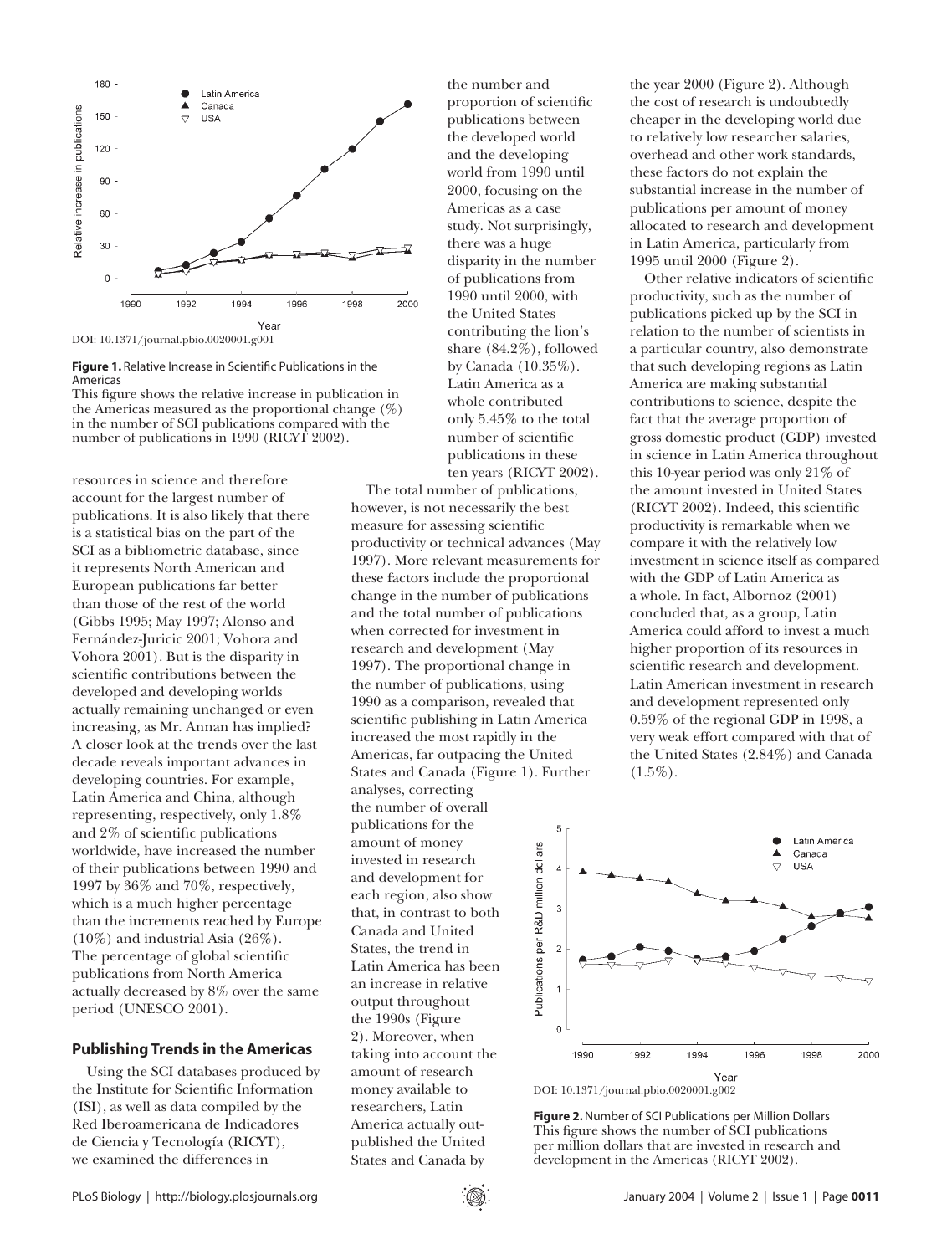Among Latin American countries, there is a high degree of variability in publication rate as well as in financial investment in science and technology. Some countries have performed particularly well. For example, Uruguay, Chile, Panama, and Cuba averaged, respectively, 6.8, 5.3, 5.2, and 3.4 publications per million dollars of research and development investment in the 10 years studied, which is notoriously high compared with United States (1.5) and even Canada (3.3) (RICYT 2002). Other countries, such as Costa Rica, Cuba, Brazil, and Chile, have invested a much greater proportion of their GDP in research and development than the other countries of this region (Albornoz 2001).

*Why has the number of publications per dollar invested in research and development been increasing in Latin America while decreasing in United States and Canada?*

#### **Explaining the Increase in Publishing Productivity in Latin America**

One potential explanation for the increase in scientific productivity in Latin America is that scientific development during the 1990s was particularly strong for many countries of this region. Indeed, this would explain the rapid rise in the number of publications in Latin America compared with the relatively flat increases in the United States and Canada, which were publishing just as well at the beginning of the decade. A potentially more important question, however, is why the number of publications per dollar invested in research and development has been increasing in Latin America while decreasing in the United States and Canada. This pattern could be the result of a variety of factors, none of which are mutually exclusive. It is possible that publishing in international journals as a measure

of scientific productivity is becoming more important in Latin America. Increased funding to the most productive scientists from the national science development programs might have been an important stimulus. International cooperation resulting in more scientific collaborations among scientists in Latin America, Europe, and the United States may also have increased the relative number of publications in Latin America. In contrast, the decreasing trends in the number of publications per investment dollar in Canada and United States could reflect a trend towards more costly research in larger scientific programs.

#### **Scientific Impact from Latin America**

What, exactly, is the relative impact of such developing regions as Latin America on the scientific community? We used SCI 2001 data to examine the proportion of publications in the area of ecology (including the fields of evolutionary biology, conservation biology, and global change biology) between 1990 and 2002 in both the two top general science journals (*Nature* and *Science*; with impact factors of 27.96 and 23.33, respectively) and in the 20 top ecological journals (with impact factors of 10.51–2.47) (ISI 2001a). We credited a region with a publication if any of the authors were affiliated with institutions from that region. Thus, more than one region would receive credit for a single publication if that publication had been written by multiple authors from institutions of different regions.

For the top 20 ecological journals, the American subcontinents of South, Central, and North America accounted for 62% of the publications worldwide. Within the Americas, however, Latin America represented only 6%, while Canada and United States accounted, respectively, for 13% and 82% of the top 20 ecological publications. When we examined the data as contributions to the top 10 ecological journals (impact factors 10.51–3.31) versus the top 11–20 (impact factors 3.28–2.47), the Latin American countries contributed nearly twice as many publications to journals in the second category (8% in the top 11–20 compared with 4% in the top 10). These findings suggest that

publications from such developing regions as Latin America are falling short of reaching the top journals. In contrast, the United States contributed somewhat more publications to the top 10 journals (84%) than the top 11–20 journals (79%). The difference in the proportion of publications contributed by the United States to the top 10 and top 20 journals was even more pronounced when we examined it in respect to worldwide publications. In this case, the United States contributed 60% of the publications to the top 10 journals and only 40% of the publications to the top 11–20 journals.

Interestingly, the proportion of publications from Latin America, the United States, and Canada across all subject areas in *Science* and *Nature* were nearly identical to those of the top 20 ecological journals. In *Science* and *Nature*, Latin America had 7% of the publications within the Americas versus 6% in the top 20 ecological journals, whereas the United States and Canada had 81% versus 82% and 12% versus 13%, respectively. These similarities suggest that the Latin American researchers are not shying away from the two top-ranked general science journals. However, publishing in *Science* and *Nature* was not enough to gain prominence, as evidenced by the number of citations of these researchers. The latest list of the 247 most-cited researchers in ecology and environmental sciences emphasizes the overwhelming contributions of authors from North America (73%) and Europe (21%) (ISI 2001b). No researcher working in a Latin American institution was included in the remaining 6%. Overall, these data indicate that the scientific output in the field of ecology in Latin America is having a relatively low impact in the international scientific community and is underrepresented in the top international journals, despite its robust productivity as measured by the number of publications per researcher funding amount. Similar findings were also reported for Asia (Swinbanks et al. 1997) and thus could be a general phenomenon in the developing world.

Although there are outstanding scientific researchers in the developing world who independently are making important contributions to the international scientific community, they are the exception. Why, in